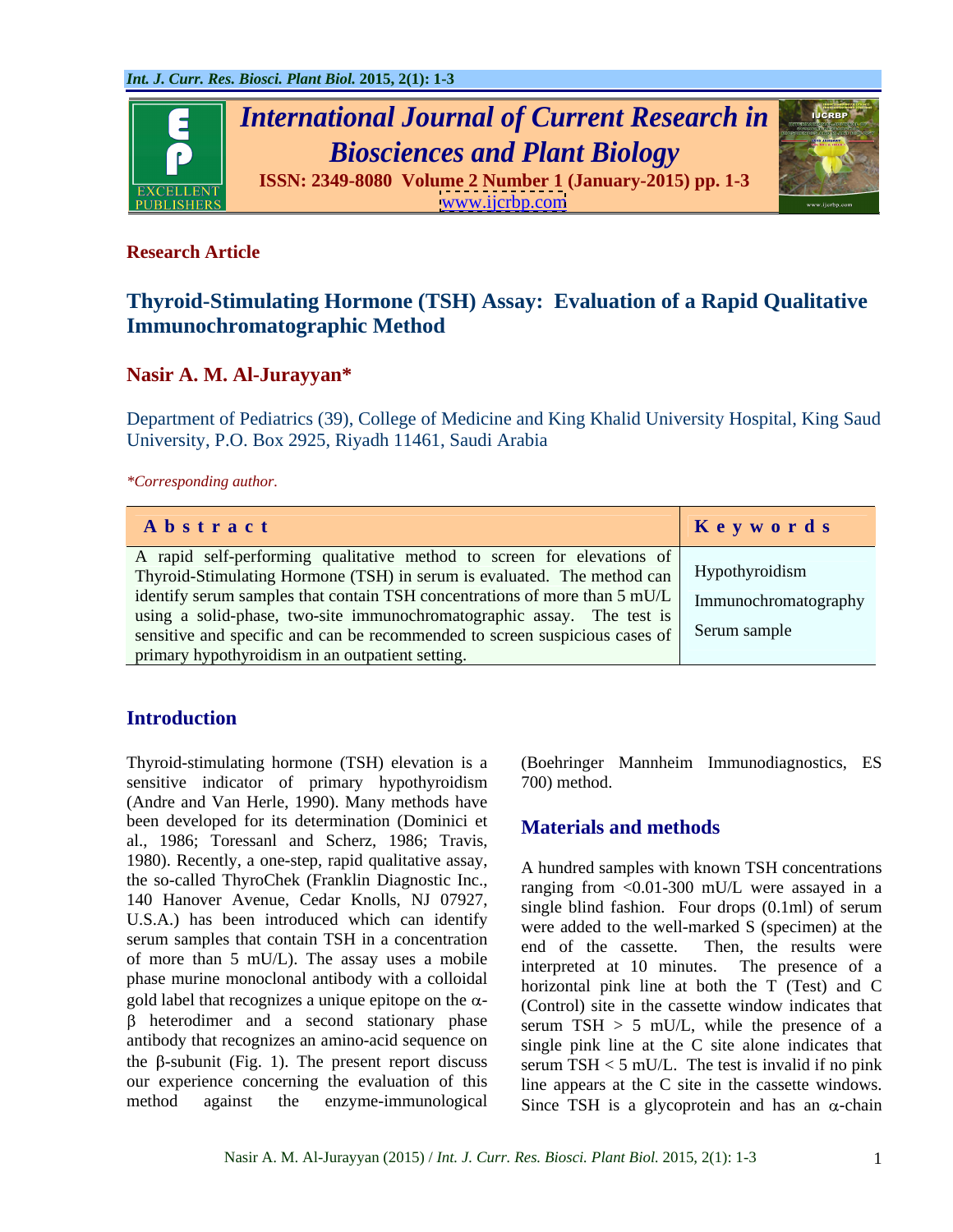### *Int. J. Curr. Res. Biosci. Plant Biol.* **2015, 2(1): 1-3**

samples (10 each) with normal TSH values (0.5-4 they pass through the capture antibodies. This



disorder affecting all ages. The lack of specific symptoms and signs makes TSH determination the most important tool in the diagnosis and management of thyroid disorders (Andre and Van Herle, 1990; Root, 1993; Daniels and Martin, 1991). During the last two decades, many methods have been developed for TSH determination (Dominici et al., 1986; Toressanl and Scherz, 1986; Travis, 1980).

Logistic and economic considerations, however, make a rapid and self-performing test suitable for<br>screening. The recently introduced method is a **References** screening. The recently introduced method is a rapid, self-performing qualitative assay that uses solid-phase two-site immuno-chromatographic Andre, J., Van Herle, A.J., 1990. In: The Thyroid method. When serum is absorbed onto the test strip, it follows through a glass fiber filter onto a nitrocellulose membrane. This exposes the TSH in the serum to the labeled, mobile phase antibody. The serum is wicked laterally by capillary action<br>through norms in the nitrogelluloge membrane Tool. 33, 27-31. through pores in the nitrocellulose membrane. Serum passes through the site on the membrane at which the capture antibodies are attached and then continues onto the distal end of the membrane. At

identical to that found in Luteinizing Hormone this end, ovine antibodies which recognize murine (LH), Follicle-Stimulating Hormone (FSH) and immunoglobulins have been covalently bound to the Human Chorionic Gonadotrophin (HCG), therefore, nitrocellulose membrane. Mobile phase, colloidal to determine the specificity of the test serum gold antibodies bound to TSH will aggregate where mU/L) which demonstrated variable levels of these creates a pink line visible to the naked eye in the hormones were also treated. middle of the membrane. Antibodies not bound to **Fig. 1: Immunochromatographic TSH assay**  and be visible as a second pink line. The presence **construction** of this line serves as a built-in control and indicates they pass through the capture antibodies. TSH will collect at the distal end of the membrane that the immunochromatography has successfully gone to completion.

> Use of specific antibody concentrations determines the TSH concentration at which the test is positive, that is the TSH concentration above which the test gives a positive result. Beyond the neonatal period, the normal reference value for TSH is considered to be (0.5-5 mU/L), therefore, cut off concentration of 5 mU/L is used for this assay (Root, 1993; Daniels and Martin, 1991).

**Results and discussion** and requires only minute amounts of blood. Our Primary hypothyroidism is a common endocrine negative or positive results at variable This method is reliable, sensitive and specific for qualitative screening of serum with  $TSH > 5$  mU/L, data confirmed this, as we demonstrated no false negative or positive results at variable concentrations of TSH. Furthermore, no high-dose hook effect has been seen with serum samples containing TSH at a concentration as high as 300 mU/L, nor there any interference with other glycoprotein hormones that have structural homology with TSH such as LH, FSH and HCG.

## **Acknowledgement**

The authors would like to thank Loida M. Sese for her secretarial assistance.

## **References**

- Gland (Eds.: Greer, M.A.). Raven Press, New York, USA. p. 345.
- Dominici, R., Carducci, C., Antonozzi, I., 1986. Evaluation of the analysis of neonatal-thyroid stimulating hormone in dried blood spot. Sci. Tool. 33, 27-31.
- Toressani, T.E., Scherz, R., 1986. Thyroid screeting of neonates without use of radioactivity: evaluation of time-resolved fluoroimmunoassay of thryrotropin. Clin. Chem. 32, 1013-1016.